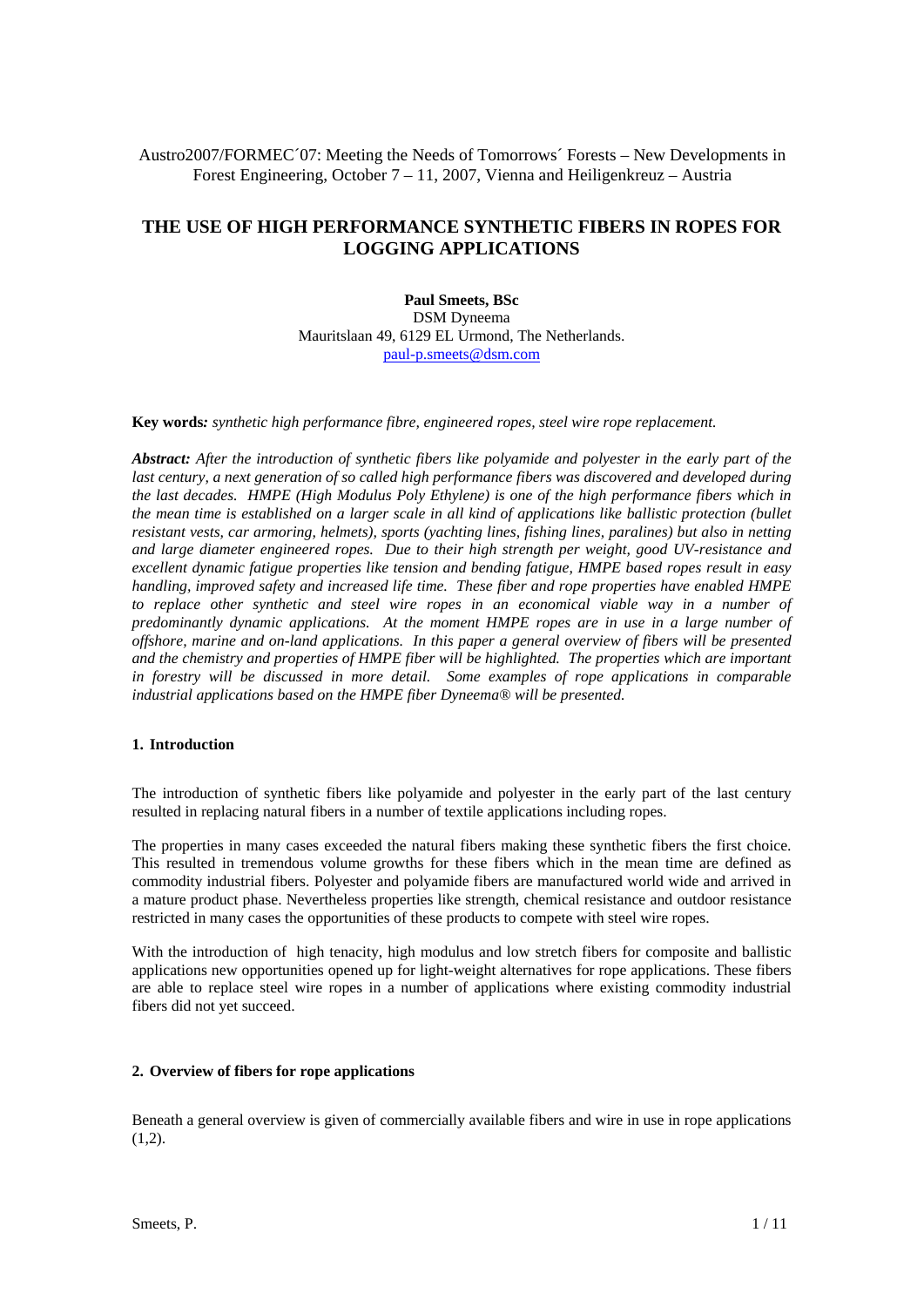## **2.1. Steel**

For steel wire ropes there is a history of practical experience going back for over a 150 years; the rope constructions and terminations are proven technology.

Steel has a well-known simple elastic-plastic response compared to the more complicated (temperature dependent) load-elongation properties of synthetic fibers.

The steel wire ropes are made of a limited number of thick wires; synthetic ropes consist of millions of fine filaments.

Corrosion and metal fatigue are the potential problem areas for steel wire ropes. The lubrication may be of concern for environmental reasons. Steel wire ropes wear grooves in fairleads and other deck equipment.

Because of its weight, steel ropes are not easy to handle and cause dangerous situations when they part. Broken wires may cause injuries while handling.

## **2.2. Commodity Industrial Fibers**

## **Polyamide**

The first man-made fiber to be used in cordage was polyamide (nylon).

Two polyamide types are used in rope making (type 6 and 6.6). The ropes will stretch approximately 15% under normal working load, which can be desirable for some applications. Surface and internal abrasion resistance is good. Polyamide has a good resistance to most chemicals, bacterial decay and mildew. Polyamide fiber absorbs water and will shrink in a wet environment with a strength reduction of 10-15%. Polyamide fibers can be solution-dyed and are available in colours from some producers.

## **Polyester**

The attributes of industrial grade polyester fiber are relatively lower stretch (approximately 5-10% under normal working load), no water absorption (no cold water shrinkage), good ultraviolet resistance, and good abrasion resistance, particular when wet. Polyester has a slightly lower strength-to-weight ratio than polyamide. Polyester yarn can be solution-dyed and is available in colours from some fiber producers.

## **2.3. High Performance Fibers**

High performance fibers can be divided in 3 classes(2): polymeric fibers, carbon fibers and inorganic fibers. Since carbon fibers and inorganic fibers are in general not fit for use in most dynamic rope applications we will focus in this paper on the polymeric fibers in comparison to steel wire.

All high performance polymeric fibers resemble each other in the fact that the production process is far more complicated than for the commodity industrial fibers which can be produced via melt-spin technology.

Research is ongoing and new fibers are introduced, one of them being PBO (polybenzoxazole) which has promising tenacity but limited in use in engineered ropes due to its low UV and outdoor resistance.

The polymeric high performance fibers, also known under the names high tenacity- or high modulus fibers, are all in a sense based on long linear strings of atoms with a relatively high orientation in the axial direction.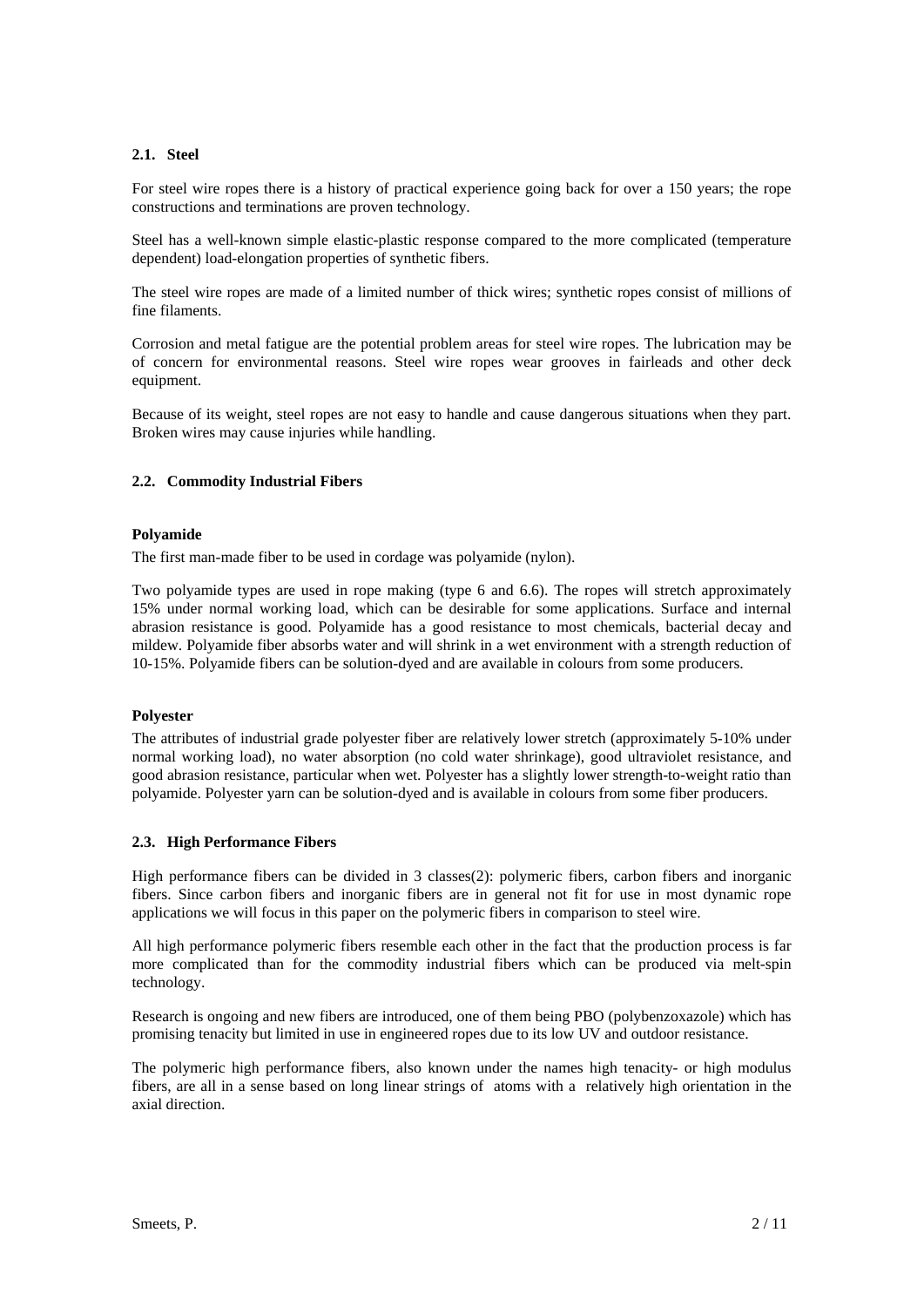The high level of orientation makes that these fibers show a far higher tenacity and modulus combined with a low elongation to break when compared to the class of commodity industrial fibers.

The basic building blocks or feedstock materials determine a number of chemical and mechanical properties, next to the processing technology.

Beneath an overview of the commercially available new fiber generation is given:

#### **Aramids**

Aramids were the first high performance fibers developed and commercialized by Du Pont and Akzo (now Teijin Aramid). The fiber is based on an aromatic polyamide structure (PPTA polyphenylene terephtalamide). In the last decades more fibers have been developed in the same class of chemistry and also showing identical generic properties but with improvements in specific areas like bending fatigue.

The fiber can withstand temperatures to 425°C, has low elongation to break and relatively low creep. Aramid fibers are prone to abrasion, sensitive to ultraviolet light and some chemicals and have a low resistance to axial compression fatigue, making them less suitable for dynamic rope applications.

#### **Liquid crystal polymers (LCP)**

Within polyester chemistry further developments resulted in a fully aromatic polyester developed by Celanese (now Kuraray).

LCP fiber exhibits low creep and relative good temperature resistance.

As with aramids abrasion, bending- and flex fatigue and outdoor resistance (UV) are limited.

#### **High modulus polyethylene (HMPE)**

In the late seventies of the last century DSM patented the production process to manufacture HMPE fibers under the brand name Dyneema® based on their own UHMWPE (Ultra High Molecular Weight Poly Ethylene) feedstock material.

Ropes with HMPE fiber will be 7 times stronger than steel wire ropes on a weight for weight basis. They float, have excellent abrasion, bending- and tension fatigue properties and chemical resistance. UV resistance is among the best within synthetic fibers.

Limitations are in the higher temperature applications or static applications where elongation due to creep may be an issue.

In fact HMPE molecules are comparable with PE (Poly Ethylene) but with far higher molecular weight and a far higher crystallinity (85% for HMPE compared to 60% for regular PE) as can be seen from fig. 1.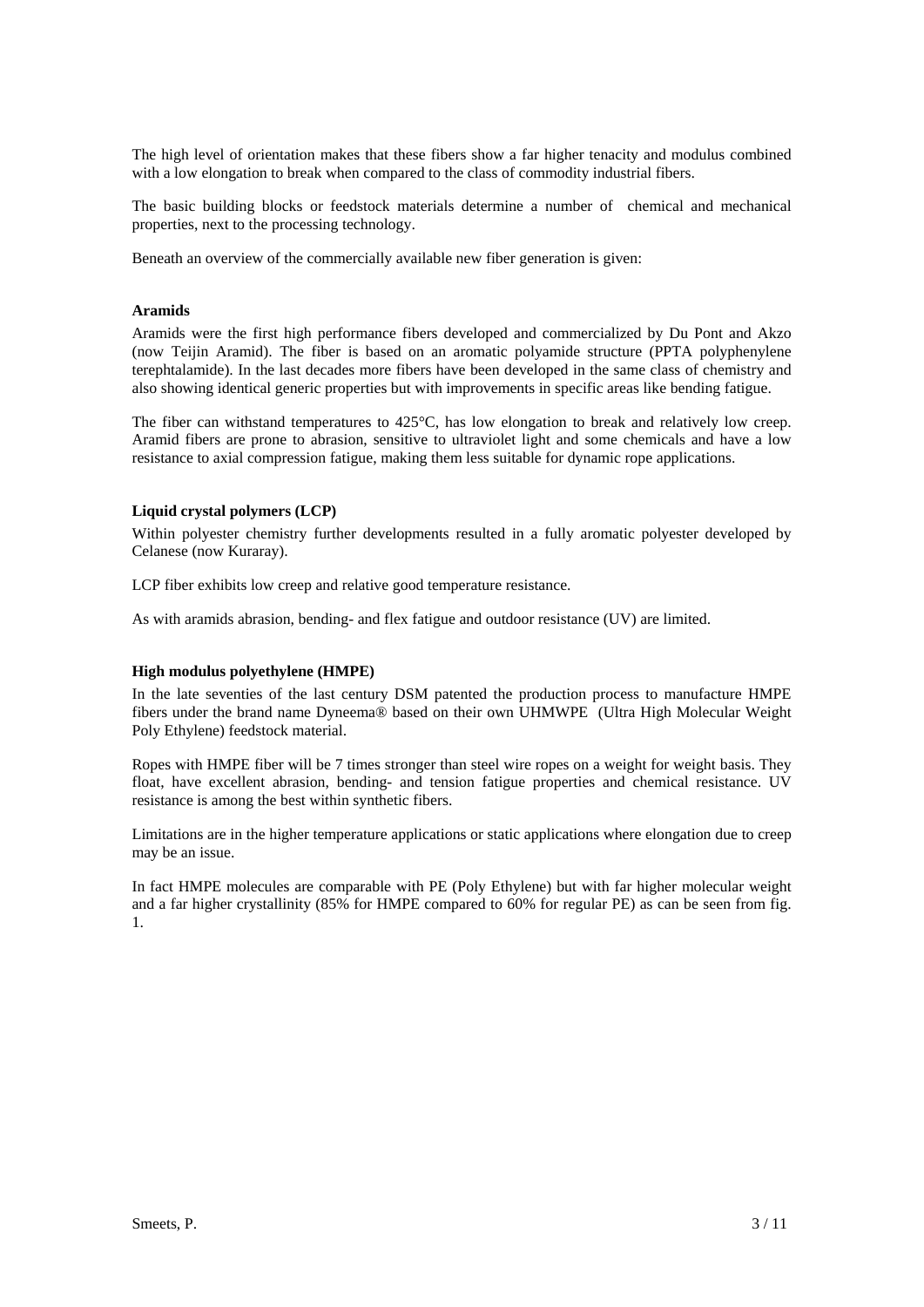**Figure 1: Schematic presentation of crystallinity in a regular PE fiber and an HMPE fiber.** 



Illustrative on the strength per weight of this fiber is fig. 2 where the height is given under which a specific fiber or wire would break under its own weight. The values are based on averaged values of the Cordage Institute table (3).



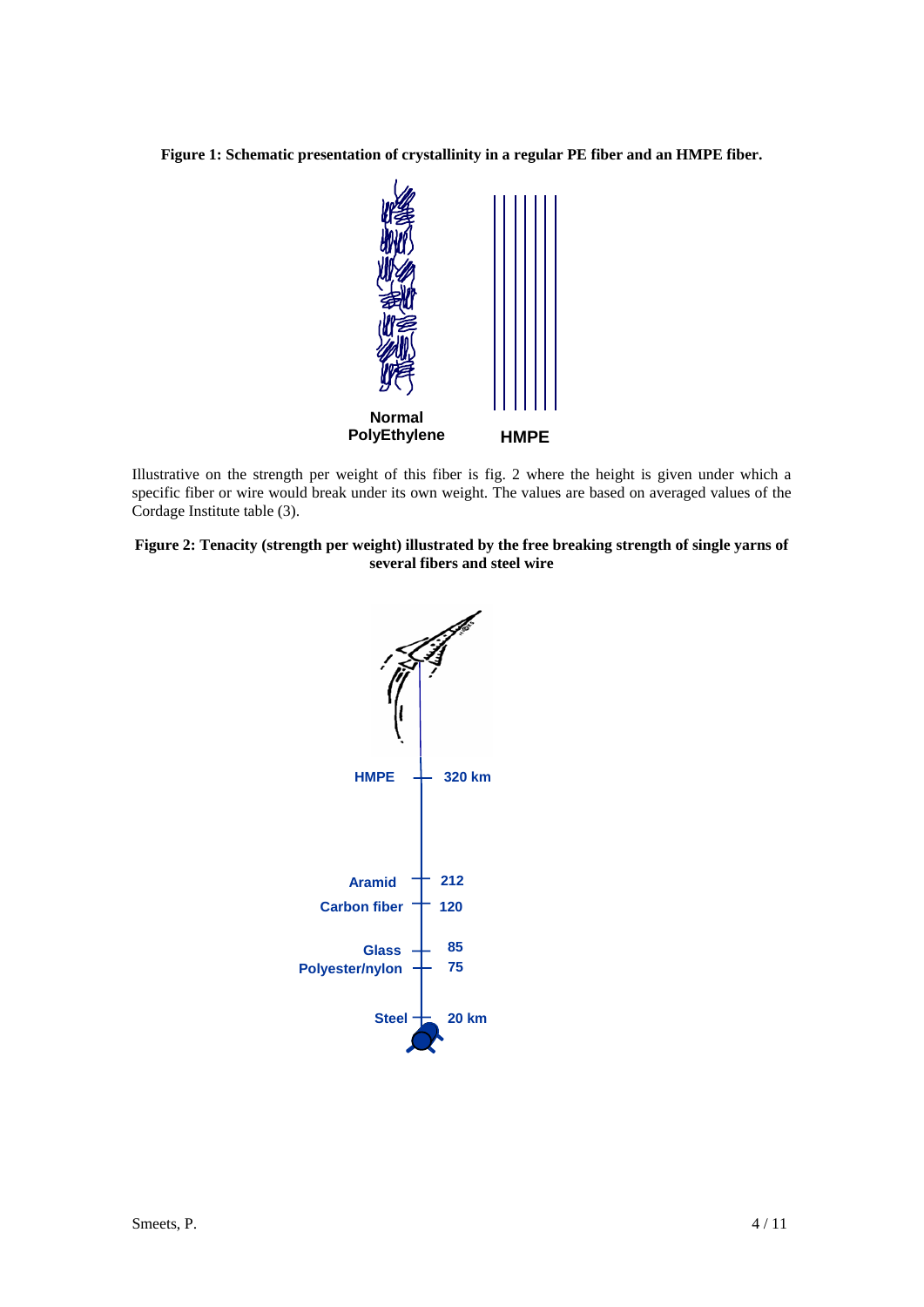## **3. Required performance properties for synthetic ropes in logging operations**

Both in the USA (4) and Europe (5) studies have been performed over the last years to develop light weight alternatives for steel wire ropes specifically for logging operations in mountainous terrain.

In both cases the choice was made for HMPE fiber Dyneema® based on its property profile.

To understand the selection of these fibers by the rope manufactures involved, an overview of fiber properties which are important for the logging industry in mountainous terrain are addressed here in more detail.

## **3.1. Weight and Diameter**

As can be seen in table 1 and 2 the big advantage in many applications where ropes have to be manhandled is the weight and size.

Ropes with HMPE fibers have the advantage that they can replace steel wire ropes by the same diameter with the same strength but at only 15% of the weight!

Even compared to the other high performance fibers the weight advantage is at least 50% for the same breaking strength. See table 1.

Next to the high weight also the large diameter of ropes based on the industrial commodity fibers nylon and polyester makes that the latter fibers are eliminated for this application. See table 2.

In fact due to its lower density than water ropes with HMPE will float on water, an aspect which can be of advantage in case work has to be performed near lakes or rivers.

| <b>Diameter</b><br>[mm] | <b>Steel</b><br>1770-2160<br>$N\right)$ | PA   | <b>PET</b> | <b>Aramid</b> | <b>LCP</b> | <b>HMPE</b> |
|-------------------------|-----------------------------------------|------|------------|---------------|------------|-------------|
| 12                      | 84-132                                  | 33   | 37         | 148           | 142        | 142         |
| 24                      | 350-543                                 | 134  | 124        | 485           | 465        | 493         |
| 96                      | 5892 - 9917                             | 1767 | 1877       | 5800          | 6206       | 5819        |

**Table 1: Comparison of Break Strength [kN] per diameter for several fibers** 

| Table 2: Comparison of Weight [kg/100m] per diameter for several fibers |  |
|-------------------------------------------------------------------------|--|
|-------------------------------------------------------------------------|--|

| <b>Diameter</b><br>[mm] | <b>Steel</b> | PA  | <b>PET</b> | <b>Aramid</b> | <b>LCP</b> | <b>HMPE</b> |
|-------------------------|--------------|-----|------------|---------------|------------|-------------|
| 12                      | $53 - 66$    | 9   | 11         | 12            | 13         |             |
| 24                      | $227 - 259$  | 37  | 47         | 45            | 47         | 31          |
| 96                      | 3896 - 4676  | 583 | 694        | 704           | 793        | 461         |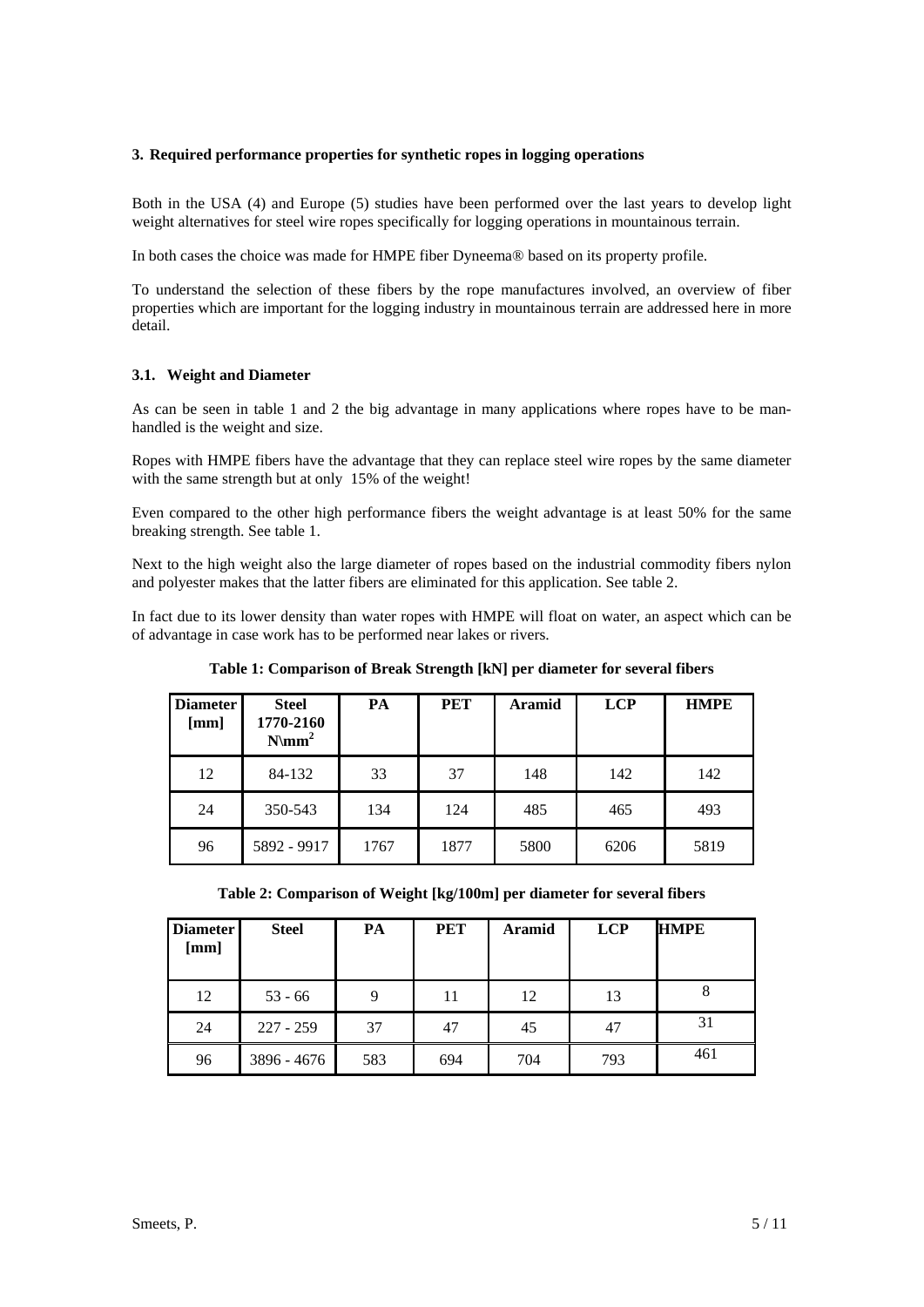## **3.2. Abrasion**

Abrasion of synthetic fibers in a rope construction can occur internally between fibers and externally at the contact area with other surfaces.

## **Internal abrasion**

Abrasion on yarn level can be caused by cutting, shear, heat generation, axial compression, particle ingress, difference in coefficient of friction, load level, moisture level etc. Due to this large number of parameters it is very difficult to develop test methods which can be related to practical applications. In general one can say that abrasion on yarn level for HMPE yarns is excellent which is most probably due to the low coefficient of friction of this fibre. Even without the need of additional coatings this will result in a high number of cycles before a rope with HMPE will fail in abrasion tests. Also the difference between wet and dry testing is small.

With additional coatings and/or optimized rope yarn, strand and rope designs internal abrasion can even be further reduced resulting in longer life time.

## **External abrasion**

External abrasion very much depends on the surface against which the fiber or rope will have to operate.

There can be several abrasion modes which have to be known beforehand when a rope is designed for a certain application.

Abrasion on rope level can be influenced by the design of the rope which may give way to more or less construction deformation and thus causing loss in strength. Rope design can be very important in the reduction of external abrasion as will be presented in the paper from Kirth et al (6). The good cut resistance of HMPE (also used in cut-resistant applications) makes it also the preferred fiber for the outside rope protection like e.g. in covers for extreme abrasion applications.

## **3.3. Tension and bending fatigue**

Also tension and bending fatigue are greatly determined by internal fiber interactions like shear, cutting, axial compression and buckling. The good axial compression resistance of HMPE fibers makes it possible to manufacture ropes in all kind of constructions like braided, torque-free constructions which is not preferred for e.g. aramid fibers.

Bending fatigue testing performed in 1992 and 1998 at IFT University Stuttgart (7), showed that ropes with Dyneema® can outperform steel wire rope constructions.

In the mean time further improvements in rope designs (e.g. coatings) resulted in further increased fatigue resistance. New testing at IFT is underway and will be published in due time.

## **3.4. Outdoor resistance**

The outdoor and UV resistance of fibers can be of importance. In general how larger the rope diameter the less the UV resistance is an issue, since the penetration of UV radiation is limited to the surface. Nevertheless quite an amount of fiber in a rope construction is situated on the outer layers.

Aramids and LCP fibers will need additional precautions to improve the UV resistance. This can be achieved by additional coatings or covers. Although HMPE shows good UV performance coatings and or covers will further improve life time.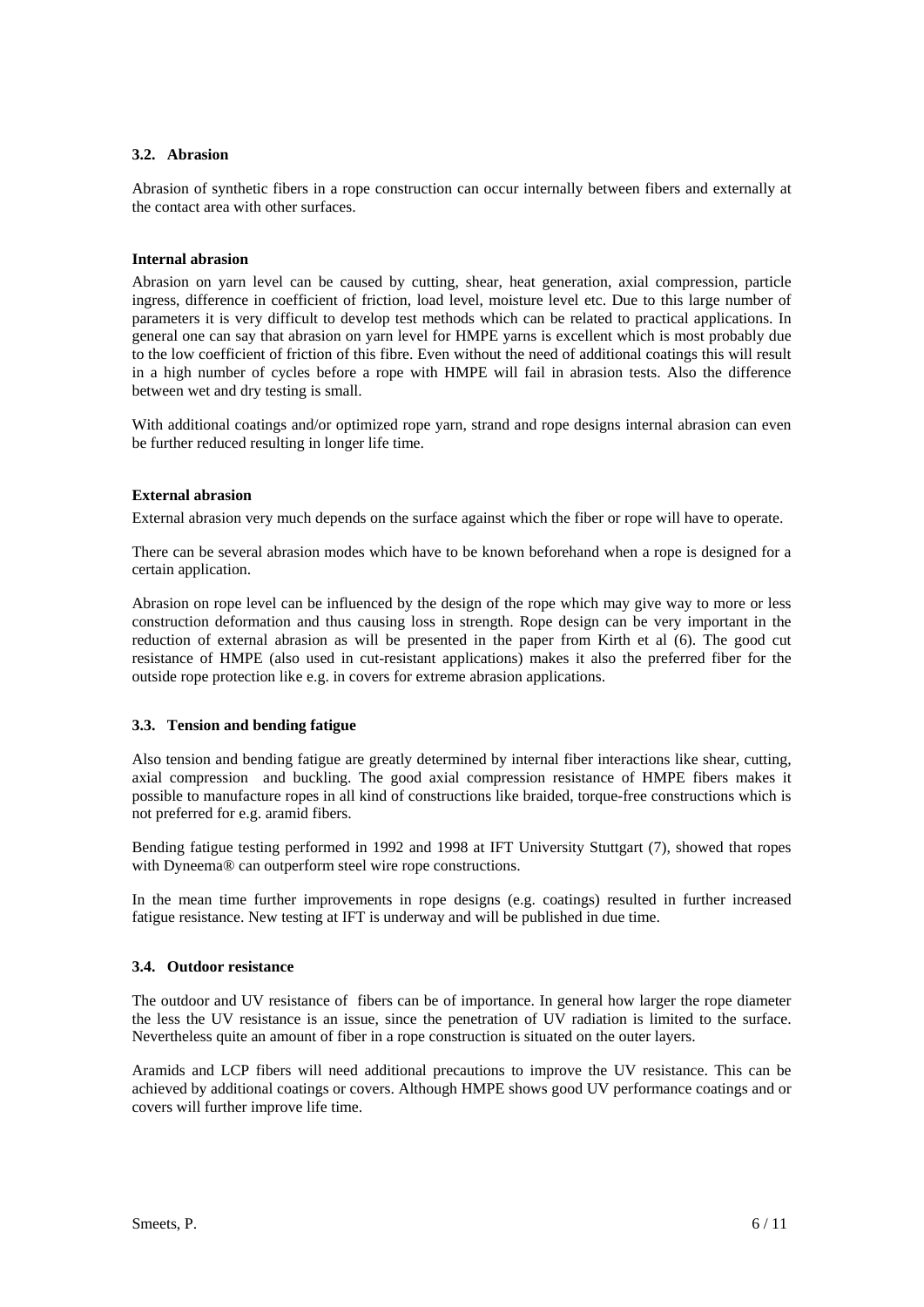## **3.5. Temperature resistance**

Synthetic fibers have a range of melting points.

Due to its relative low melting point of 148 °C, HMPE based ropes have a limited temperature window. The temperatures experienced in logging operations will pose no problems. However hot spots, sparks, welding etc. should be avoided when using these ropes.

## **3.6. Safety**

Based on the low weight of HMPE ropes back injuries will reduce. Garland (4) reported the ergonomical advantages of these low weight ropes in forestry through heart rate measurements. In the case of parting of ropes under tension the low lash back and reduced mass of these ropes is a further advantage.

## **4. Experiences with ropes based on Dyneema®**

Engineered ropes with HMPE are in use now for more than 15 years.

These ropes were first introduced in sports applications like yachting ropes for sail boats, kite lines, paraglider lines, tackle lines etc. In these cases predominantly synthetic fibers were replaced like nylon, polyester and aramids.

During the years also a number of steel wire rope applications were replaced by ropes with HMPE where weight, low stretch , fatigue performance and safety are important.

A number of existing applications are discussed in more detail below.

## **4.1. Harbour towing**

In figure 3 a harbour towing configuration on a tug with a drum winch is depicted. Due to the low weight of the ropes operations can be:

- performed faster
- with less deck crew (1 instead of 2)
- less (back) injuries and
- maintained safety (reduced lash back compared to other high elongation materials and the absence of so called "meat-hooks" or loose wires).

In the USA all towing companies use HMPE based towing ropes in the mean time. In Europe the percentage HMPE ropes is still growing and in new builds the preferred ropes are based on HMPE.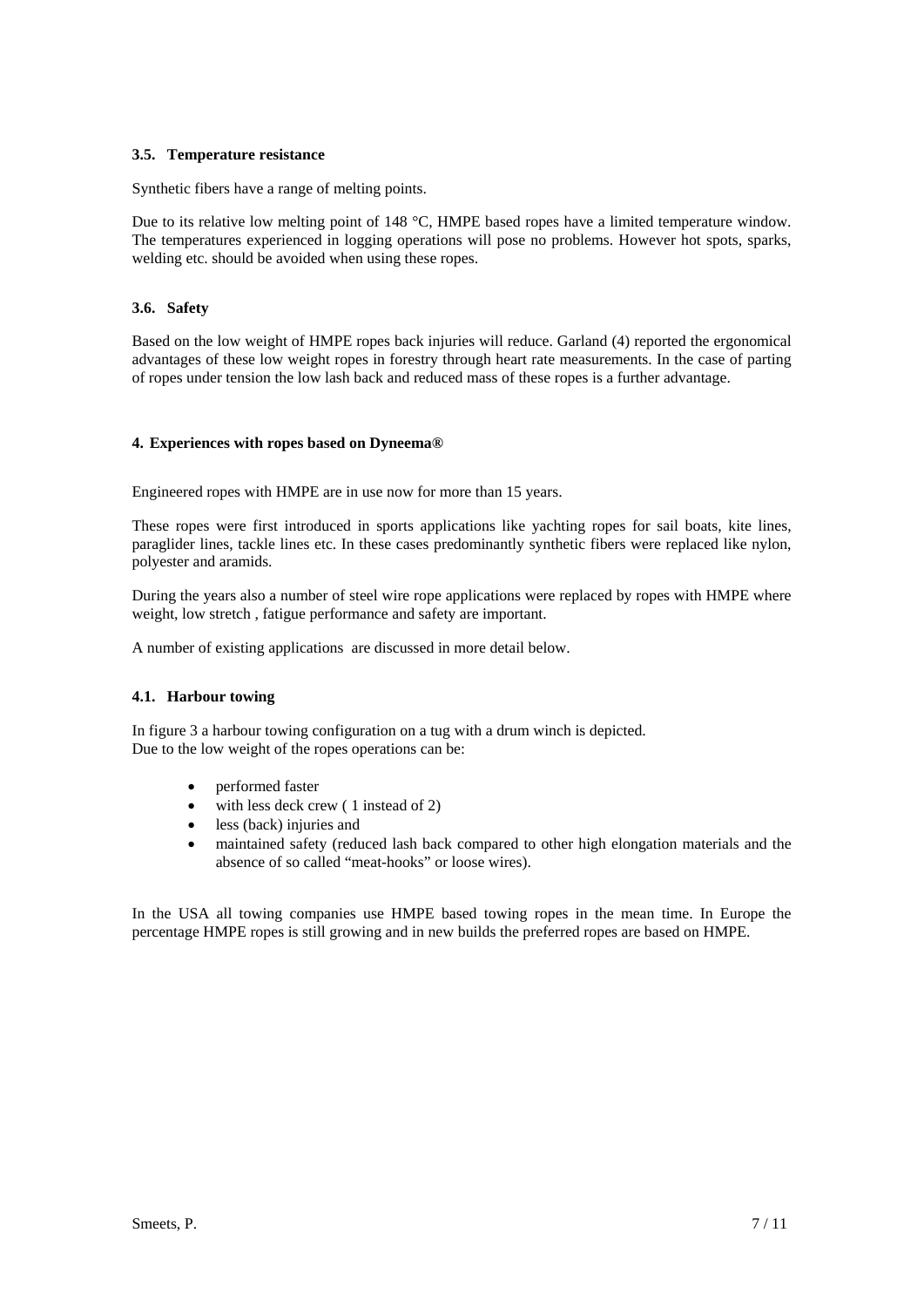

**Figure 3: Harbour towing on drum winch** 

## **4.2. Ship mooring lines**

In ship mooring lines HMPE is qualified by OCIMF (Oil Companies International Marine Forum) to dock LNG tankers (8).

Advantages of these ropes are:

- Good fatigue properties (bending fatigue, tension fatigue and axial compression)
- Good UV resistance
- Rope floats
- All rope constructions possible



**Figure 4: Mooring of an LNG tanker with HMPE ropes** 

Due to:

- shorter docking times
- less maintenance on the ropes (no greasing)
- less maintenance of the ship (no painting)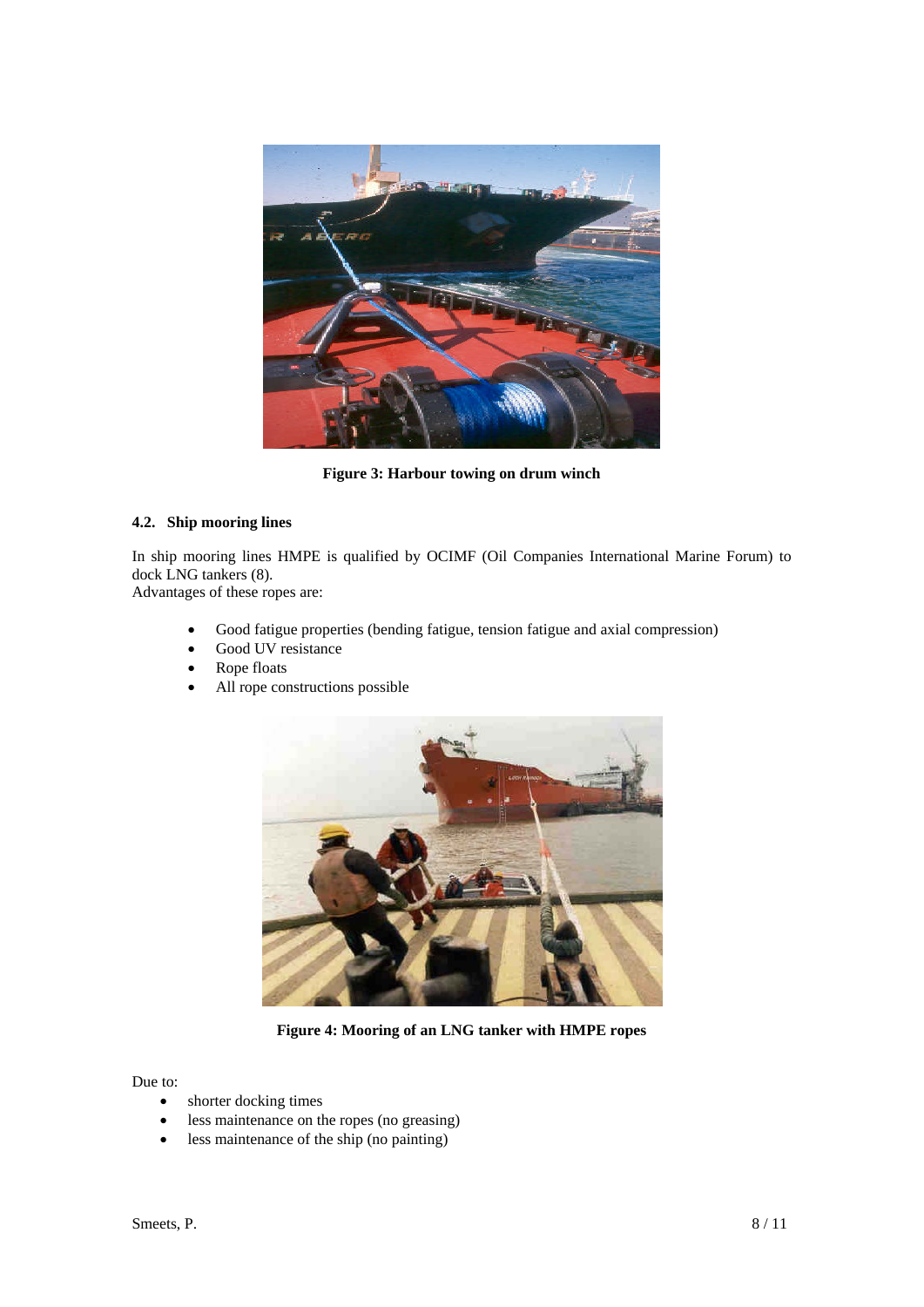- less winches necessary and
- improved safety

the value in use of these ropes made the introduction in this industry take place in a very fast pace.

# **4.3. Off shore mooring lines and work ropes**

In the offshore industry weight reduction is again the key driver to change towards HMPE ropes. Ropes with Dyneema® are now in use for mooring of oil platforms (see figure 5), but also in a number of operations like anchoring (see figure 6), seismic surveys, pipe laying etc.



**Figure 5: Mooring lines** Figure 6: Work ropes

## **4.3. Hauling ropes for on-land applications**

For hauling of electrical wires overland and underground HMPE based ropes make smaller diameters for the same strength possible which again makes longer lengths possible on the drum winch. Furthermore abrasion and cutting resistance of these ropes over sharp edges and corners have improved in comparison with former used ropes based on industrial commodity yarns. See figure 7.



**Figure 7: Hauling winch for electrical cables**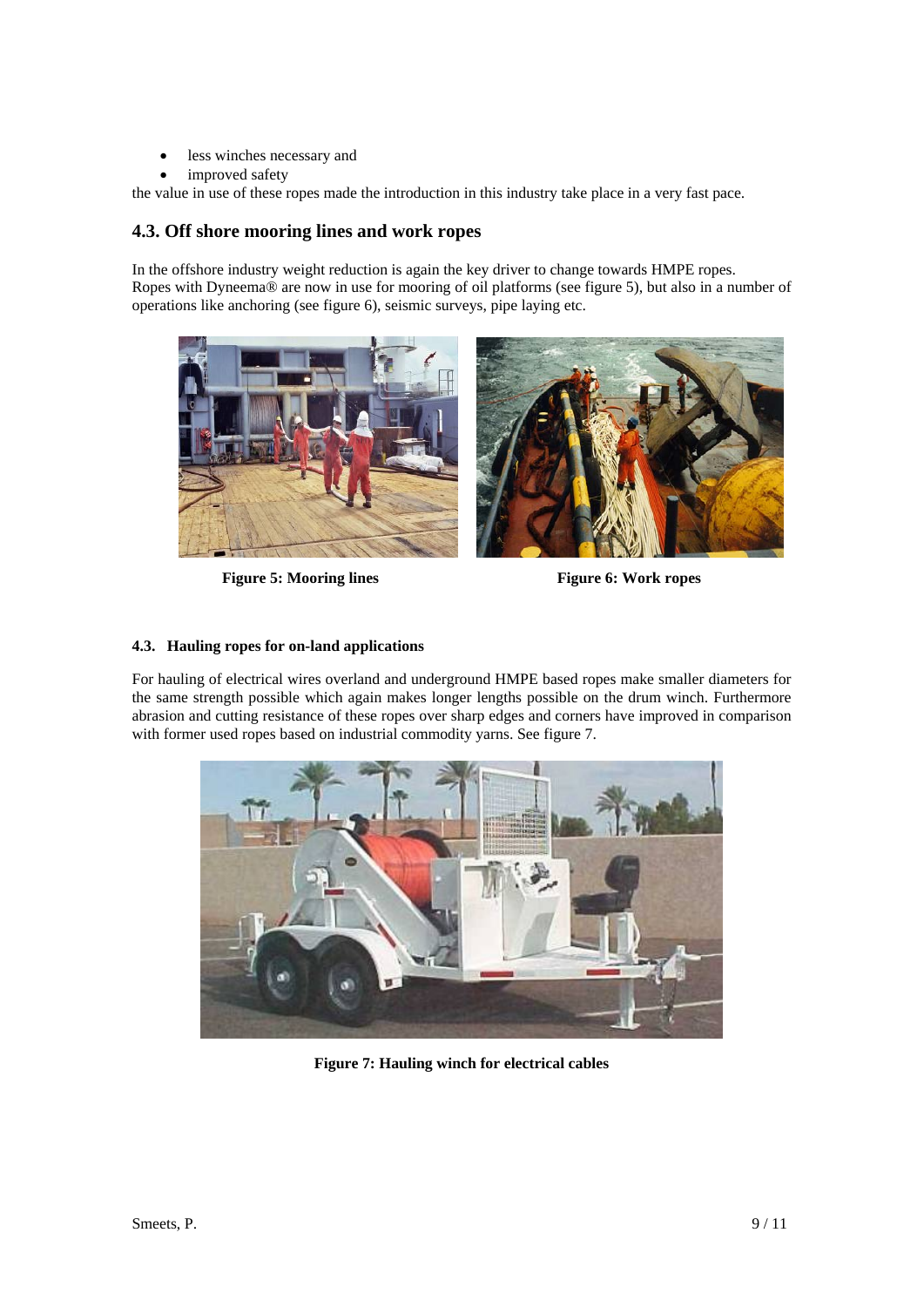#### **4.4. Round slings**

One of the latest developments is the introduction of HMPE fibers in round slings and covers. Especially in the heavy lift slings again weight reduction makes it possible to still man-handle these slings. Extended life time (number of lifts) and improved cut resistance through the development of special covers with Dyneema® are the advantages in e.g. sharp edged coils. See figure 10.



**Figure: 8HMPE round slings** 

#### **4.5. Conclusion**

New high performance fibers have opened up new opportunities in the rope market in the last two to three decades. HMPE fibers have proven to be the best alternative for several steel wire applications where low weight, low lash-back and good environmental and fatigue performance are of importance.

Within forestry applications HMPE has shown to have the best mix of properties needed in this application field.

Nevertheless synthetic ropes will need to be handled as such and specific handling instructions will be different from steel wire ropes.

In return these ropes will prove their value in use through reduced processing time, improved safety, longer life time and less maintenance.

## **5. References.**

- (1) McKenna,H., Hearle,J., O'Hear,N., (2004). Handbook of fibre rope technology, Woodhead Publishing Ltd., Cambridge, UK.
- (2) J.W.S.Hearle, ( 2001), High-performance fibres. Woodhead Publishing Ltd. Cambridge.
- (3) Cordage Institute, (Nov 2004). CI 2003, Fibers for cable, cordage, rope and twine. Comparative reference.
- (4) John J Garland, John Sessions, Steve Pilkerton, Joel Hartter (2003). Synthetic rope to replace wire rope in mountain logging operations.. Austro 2003, October 5-9, Schlaegl-Austria
- (5) Brochure Teufelberger Stratos and Stratos Extension (2006, 2007). www.teufelberger.com